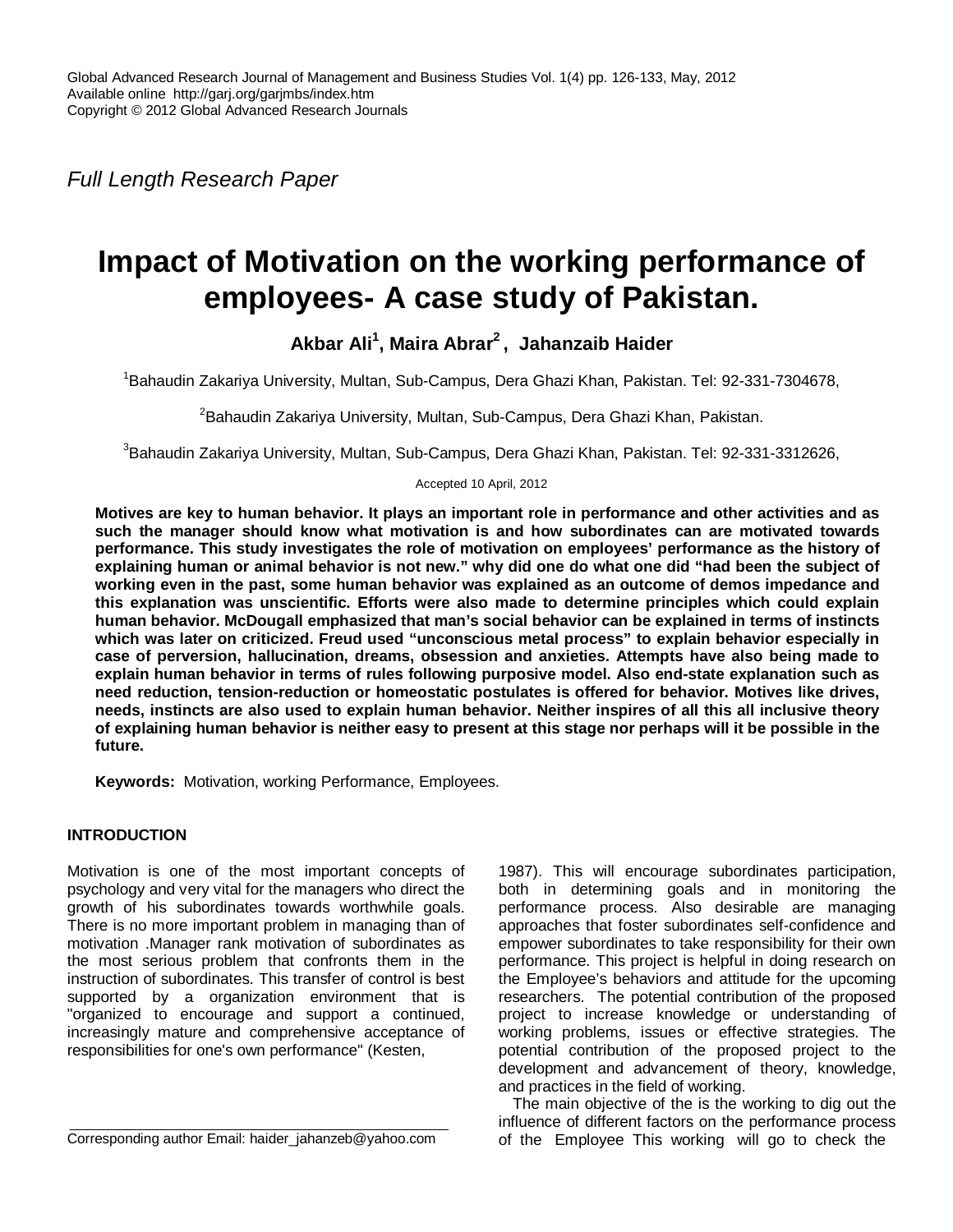difference in the perception of the Employees. This working will explain relation ship between the opinions of the different group of respondents. One of the major objectives of the working is to find out which factor is the most influencing factor on the performance factor in the opinion of the respondents.

## **Problem Statement**

The main problem of a study is:

What are those factors that effect Employees' performance?

Following factors are chosen that affect the performance process:

- Motivation
- Attitude
- working habits
- **Technology**

## **Sub Problems**

Q1. What are the demographic profiles of the respondents with respect to the Gender organization

Q2. What are the motivational factors involve or associated performance process of Employees with respect to:

Encouragement of Employee self competition

Awards Employees prizes and honors less frequently and with caution.

Motivate through interest in job as career.

Motivate Employees through the application of job ;

to other job

to other fields

In life.

Q3. What are the attitudinal factors associates with the performance process of the Employees with respect to:

- manager's friendly attitude.
- manager's strict attitude
- manager's unconcerned attitude
- Employee behavior on the job.

Q4. What are the working habits factors associated with the Employee performance process with respect to:

- Individual style of workinging
- Group performance style
- Referent based performance style.

Q5. What are the technological factors associates with the performance process of the Employee with respect to:

- Computer based performance (including internet)
- Projector based performance
- Multimedia based performance (like T.V.)

Q6. What significant relationship exists among above mentioned factors that influenced performance process?

Q7. Does significant relationship exist in the opinion of male and female, and graduate Employees and undergraduate Employees with respect to the following variables:

1) Motivation

I) Encouragement of Employee self competition

II) Awards Employees prizes and honors less frequently and with caution.

III) Motivate through interest in job as career.

IV) Motivate Employees through the application of job to other job to other fields In life.

*2) Attitudinal factors*

- I) Manager's friendly attitude.
- II) Manager's strict attitude
- III) Manager's unconcerned attitude<br>IV) Employee behavior in the.
- Employee behavior in the .

*3) Working Habits*

- a) Individual style of working
- b) Group performance style
- c) Referent based performance style.

*4) Technology*

- a) Computer based performance (internet)
- b) Projector based performance
- c) Multimedia based performance (like T.V.)

## **Theoretical Frame Work**

This frame work will explain the relationship between the different variables. As it is cause and affect working their fore the effect of different variable can be explain with the following diagrams.

Motivation: Motivational factors are as follows;

From the above diagram, it concludes that motivational factors are independent variables whereas performance process of the Employee is dependent variable. The diagram shows that motivational factors have impact on Employee performance which is divided into four different variables. First, encourage Employees with self competition (independent variable Secondly, award Employee's prizes and honors less frequently and with caution (independent variable), Third, motivate through interest in subject as career (independent variable), Fourth, motivate Employees through application of the subject: (a) to other subject; (b) to other fields; (c) in life, (independent variables), emphasized that the subject helpful in their daily life also.

Although it is difficult to prescribe a "one size fits all" approach to motivating Employees, research suggests that some general patterns do appear to hold true for a wide range of Employees. Three theories that are currently prominent and that have particular relevance for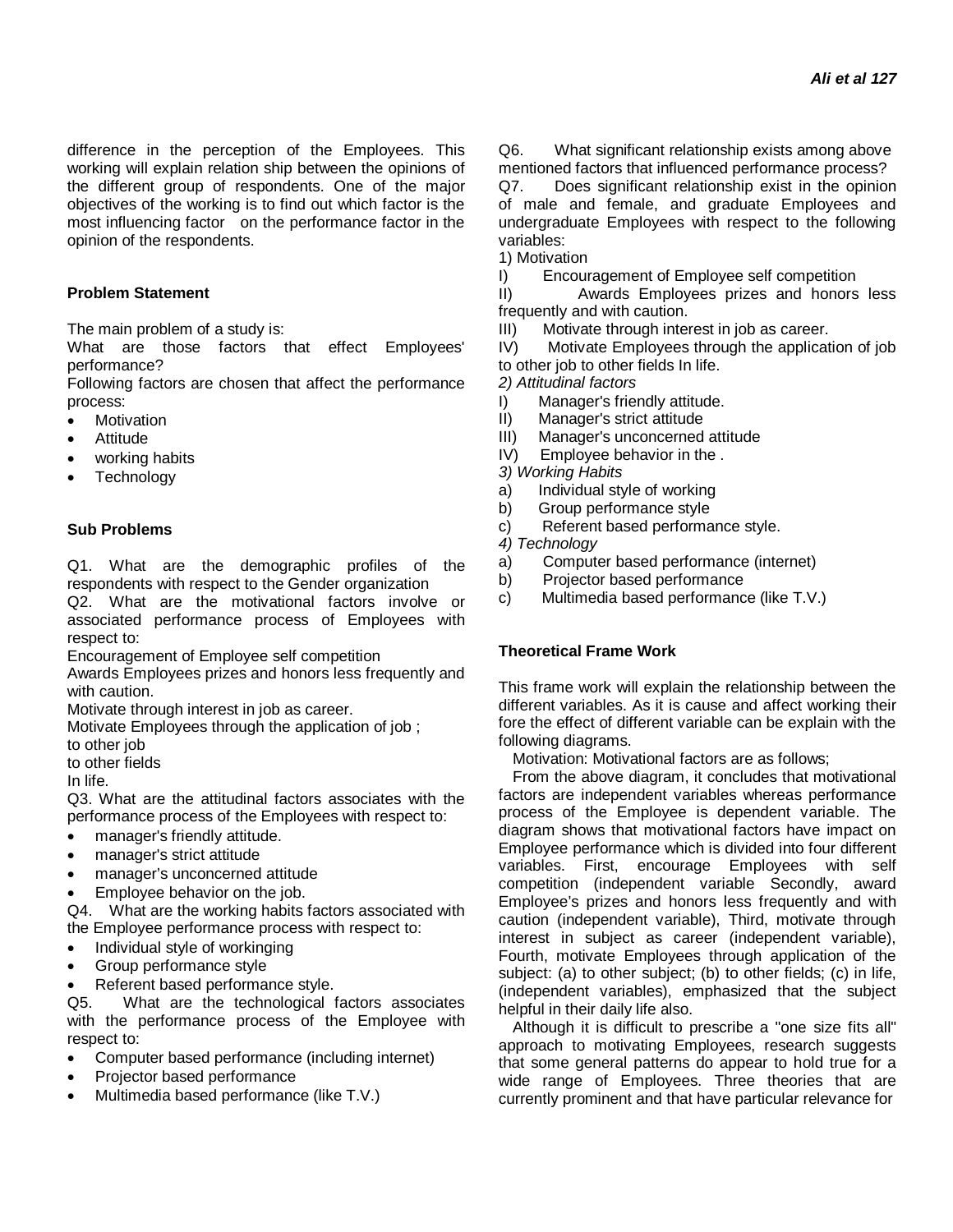

Motivation: Motivational factors are as follows;

Attitude.



young adolescent Employees and their managers.

## **Attitude**

Attitudinal factors affect the Employee performance process can be explain with the help of following diagram:

Attitude is very important factor that affect the Employee performance process. From the above diagram this is clearly shown that attitudinal factors are independent and Employee performance process dependent upon them. There is much that the manager can do to foster and promote social development in the Employee. Employees tend to fall into four basic social categories in the work place setting:

## **Rejected**

Employees who ate consistently subjected to ridicule, bullying and harassment by classmates.

## **Isolated**

Employees who, although not openly rejected, are ignored by classmates and are uninvolved in the social aspects of work place.

## **Controversial**

Employees who have established a circle of friends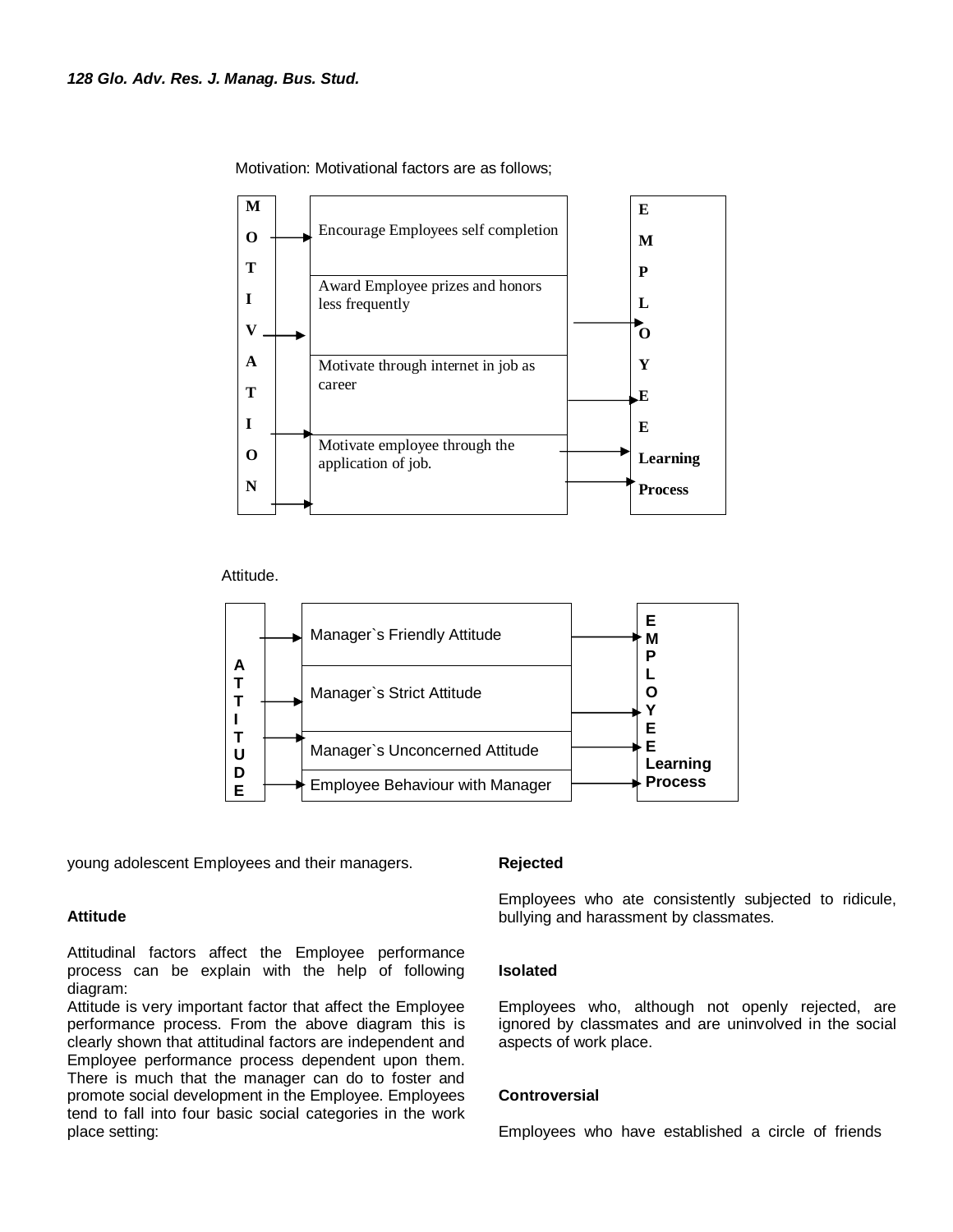**Working Habits**



based upon common interests or proximity but seldom move beyond that circle.

#### **Popular**

Employees who have successfully established positive relationships within a variety of groups. Many Employees with performance disabilities find themselves in the rejected or isolated subgroups. Their reputations as "low status" individuals plague then throughout their job careers.

#### **Working Habits**

Employee's working style also affects its performance process which can be explained with the help of above diagram. From the above diagram it is clearly shown that working habits styles are independent variables whereas performance process is being affect by them therefore performance process is dependent variable in the case.

#### **Hypotheses**

 $H<sub>o1</sub>$ : There is no significant relationship in the opinion of the male and female Employees on how they perceive the association of the Motivational factors.

 $H<sub>a1</sub>$ : There is significant relationship in the opinion of the male and female Employees on how they perceive the association of the motivational factors.

 $H<sub>02</sub>$ : There is no significant relationship in the opinion of the male and female Employees on how they perceive the association of the Attitudinal factors.

H<sub>a2</sub>: There is significant relationship in the opinion of the male and female Employees on how they perceive the association of the Attitudinal factors.

 $H<sub>o3</sub>$ : There is no significant relationship in the opinion of the male and female Employees on how they perceive the association of the working Habits.

H<sub>a3</sub>: There is significant relationship in the opinion of the male and female Employees on how they perceive the association of the working Habits.

 $H_{04}$ : There is no significant relationship in the opinion of the graduate and undergraduate Employees on how they perceive the association of the Motivational factors.

 $H<sub>ad</sub>$ : There is significant relationship in the opinion of the Graduate and Undergraduate Employees on how they perceive the association of the motivational factors.

 $H<sub>o5</sub>$ : There is significant preference of performance factors among the Employees.

 $H_{a5}$ : There is no significant preference of performance factors among the Employees.

#### **RESEARCH METHODOLOGY**

This study is a co relational study which shows that there is some anr correlation exists between the factors of learning and the Employee learning process. The study will going to be investigate the factors that affect the Employee learning process. So it analyzes the strength of different factors in relation to the views of Male and Female Employees. Similarly it also analyzes the different factors on the basis of the perception of Graduate and Undergraduate Employees. Primary data will be collected for this purpose and the source of this primary data is the perception of Employees of different demographic profile.

#### **Research Instrument**

Questionnaire is used as a research instrument for the study because as it is the cause and effect based study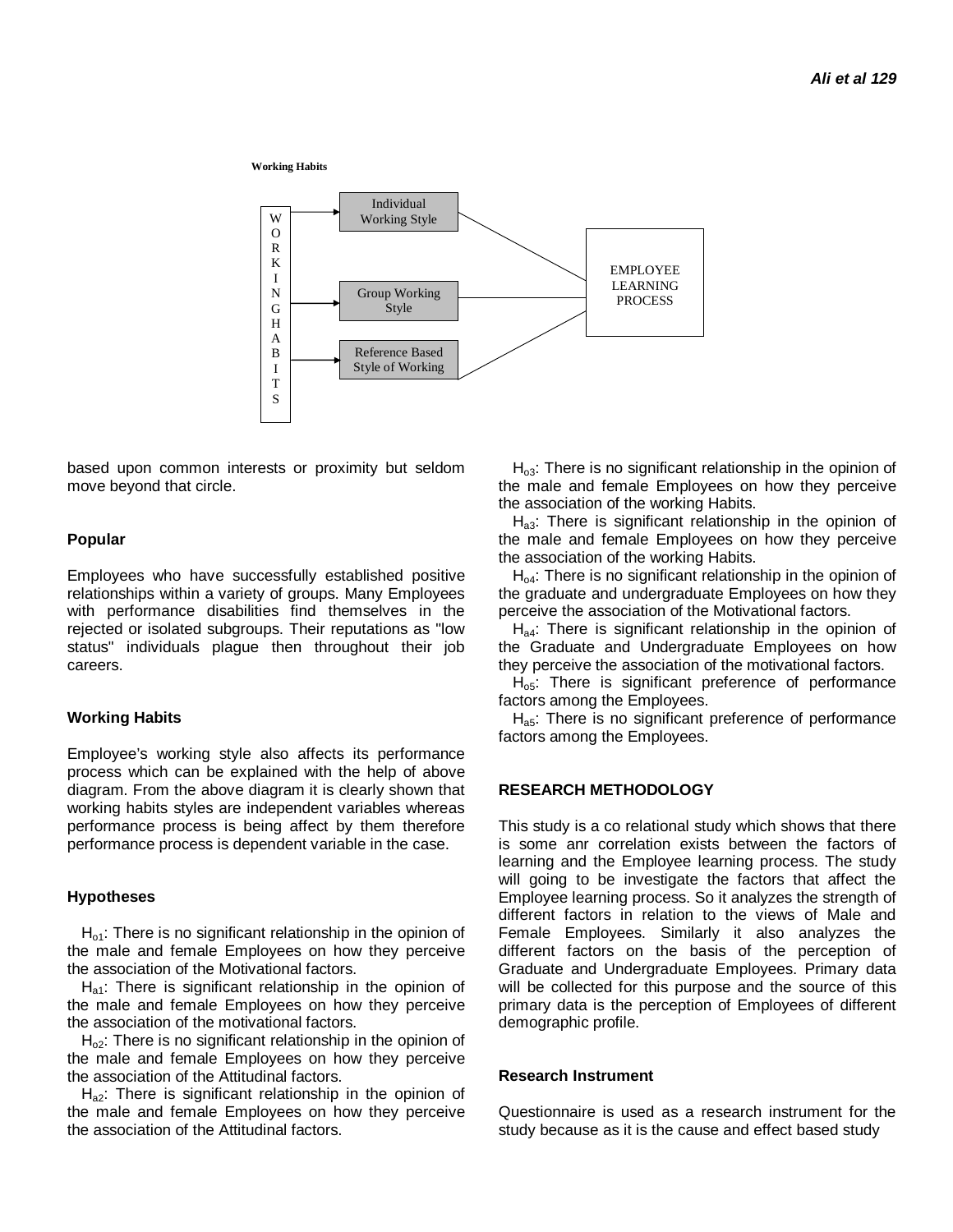There is significant relationship in the opinion of the male and female employees on how they perceive the association of the motivational factors. Results obtain from the retrieve questionnaires (Table 4.5)

| Pearson comp<br>value | Table value | DF                     | of<br>Level<br>significance | <b>Decision</b> | <b>Remarks</b> |
|-----------------------|-------------|------------------------|-----------------------------|-----------------|----------------|
| 0.991                 | 0.878       | $n-$<br>$=$<br>$\cdot$ | 0.05                        | rejected<br>Ho1 | Significant    |

There is significant relationship in the opinion of the male and female employees on how they perceive the association of the Attitudinal factors.

| <b>Pearson</b><br>comp value | Table value | DF           | of<br>Level<br>significance | <b>Decision</b>          | Remarks        |
|------------------------------|-------------|--------------|-----------------------------|--------------------------|----------------|
| 0.570                        | 0.878       | $=$ 3<br>n-1 | 0.05                        | Ho <sub>2</sub> accepted | No Significant |

There is significant relationship in the opinion of the male and female employees on how they perceive the association of the Working Habits.

| <b>Pearson</b><br>comp value | Table value | DF           | Level<br>significance | <b>Decision</b> | Remarks        |
|------------------------------|-------------|--------------|-----------------------|-----------------|----------------|
| 0.936                        | 0.950       | $= 2$<br>n-1 | 0.05                  | Ho3 accepted    | No significant |

There is significant relationship in the opinion of the Graduate and Undergraduate employees on how they perceive the association of the motivational factors.

| Pearson<br>comp value | Table value | DF         | οf<br>Level<br>significance | <b>Decision</b>          | <b>Remarks</b> |
|-----------------------|-------------|------------|-----------------------------|--------------------------|----------------|
| $-0.867$              | 0.878       | n-1<br>$=$ | 0.05                        | Ho <sub>5</sub> accepted | No significant |

and the factors are evaluated on the basis of employees' perception. The questionnaire contains 18 Questions . Mostly Questions are close ended questions with a "Lickert Scale".

Lickert scale can calculate the effectiveness of any variable with the options of five digits which is as follows:

1 2 3 4 5

where one is the most effective and five is non affective. 3 show the moderate effectiveness.

As the study is analyzing the factors which Employee's learning process. so the respondents of the study are also employees with the two different types of demographic profile; One is gender with the options of Male and Female, and second is Education with again two options of Graduate and Undergraduate. Area which this study is going to be conducted in different Universities and Colleges of Rawalpindi and Islamabad.

3.2 Statistical Treatment

As this study is based on cause and effect relationship and the respondents of this study are the teenagers so the questionnaire is based upon the high and low effect scale. The methodologies which are going to be used for analysis are as follows:

- 1. Weighted Mean
- 2. Person's Correlation
- 3. Kolmogorov smirnov

## 1) Weighted Mean

Weighted Means can be interpreted with the help of verbal interpretation table. Through this the variables can be analyzed whether they have a significant effect/influence or not.

2) Pearson's Correlation

Pearson's Correlation is a technique which is used to compare the Correlations between the different variables and will analyze that the power(Strong or weakness) of correlation between the variables.

3) Kolmogorov smirnov

It explain the preference of the different group of respondents and also it explains the significant difference among the preferences of the different respondents like testing the significant preference of the employees for the teaching methodologies. Which prefers most and which prefers least by the different group of respondents?

## **RESULTS AND DISCUSSION**

Does significant relationship exist in the opinion of male and female,and graduate employees and undergraduate employees with respect to the following variables:

1) Motivation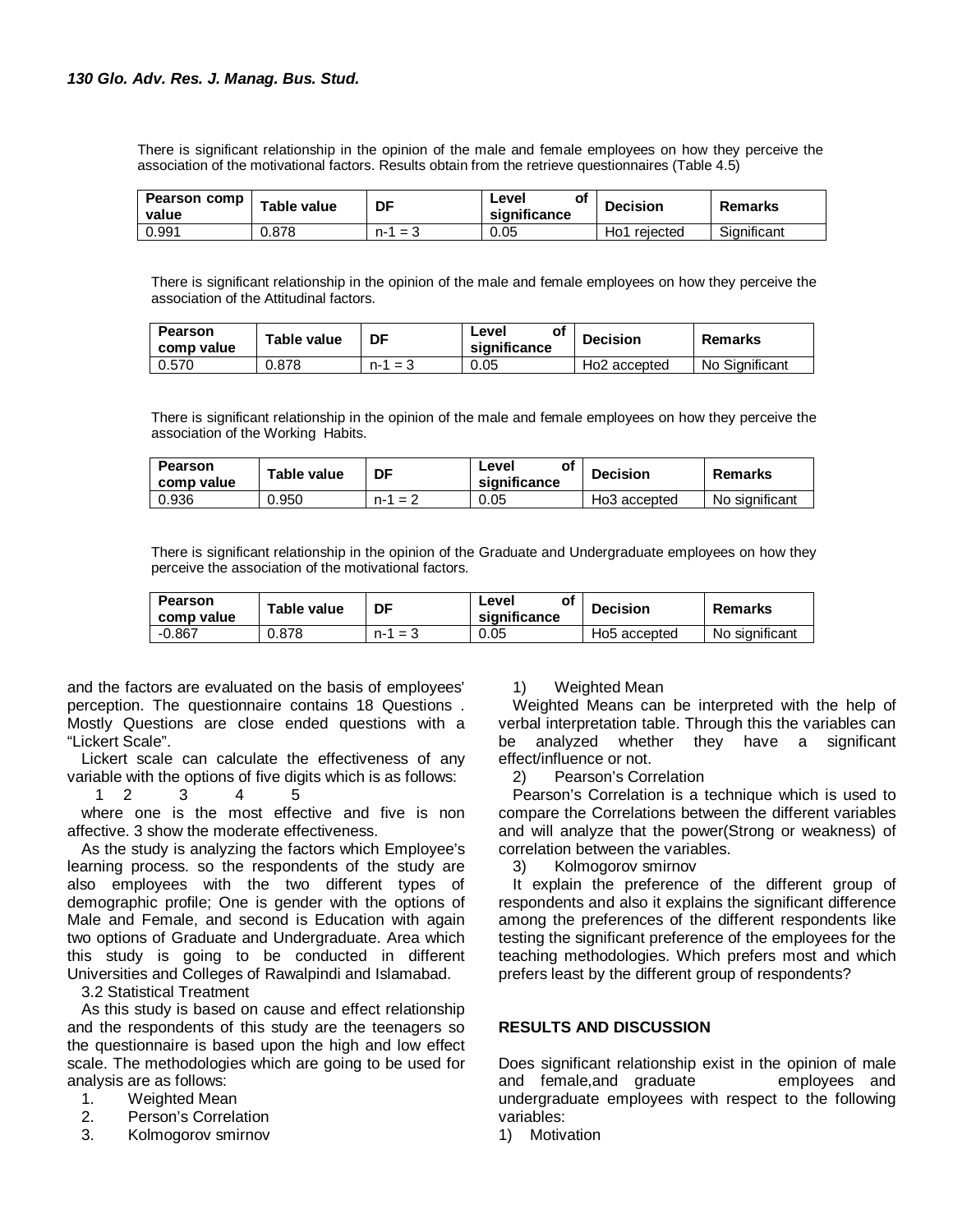I) Encouragement of employee self competition

II) Awards employees prizes and honors less frequently and with caution.

III) Motivate through interest in job as career. Attitudinal factors

I) Manager's friendly attitude.

II) Manager's strict attitude

Working Habits

a. Individual style of working

b. Group work

Pearson Correlation "R" Test For The Following Hypothesis Testing

There is no significant relationship in the opinion of the male and female employees on how they perceive the association of the Motivational factors.

# *Summary*

In the above table DF is the degree of freedom which is 3. Computed value of Pearson is 0.991 and the critical value of the Pearson correlation 'r' is 0.878 on the 5% significance level. As the computed value is greater than the critical value therefore null hypotheses are rejected.

# *Conclusion*

This states that "There is significant relationship in the opinion of the male and female employees on how they perceive the association of the motivational factors."

As the computed value is 0.991 this shows that they are highly positively correlated with each other.

There is no significant relationship in the opinion of the male and female employees on how they perceive the association of the Attitudinal factors.

## *Summary*

In the above table DF is the degree of freedom which is 3. Computed value of Pearson is 0.570 and the critical value of the Pearson correlation 'r' is 0.878 on the 5% significance level. As the computed value is lesser than the critical value therefore null hypotheses are accepted.

## *Conclusion*

Which means that" There is no significant relationship in the opinion of the male and female employees on how they perceive the association of the Attitudinal factors." There is no significant relationship in the opinion of the male and female employees on how they perceive the association of the Working Habits.

## *Summary*

In the above table DF is the degree of freedom which is 2. Computed value of Pearson is 0.936 and the critical value of the Pearson correlation 'r' is 0.950 on the 5% significance level. As the computed value is lesser than the critical value therefore null hypotheses are accepted.

# *Conclusion*

Which means that," There is no significant relationship in the opinion of the male and female employees on how they perceive the association of the Working Habits".

Pearson correlation "r" test for The following hypothesis testing

Testing with respect to the educational Demography i.e. Graduate & undergraduate

There is no significant relationship in the opinion of the graduate and undergraduate employees on how they perceive the association of the Motivational factors.

# *Summary*

In the above table DF represents the degree of freedom which is 3. Level of significance is at 5%. Computed value is –0.867 and the critical value are 0.878.

## *Conclusion*

Which states that:" There is no significant relationship in the opinion of the graduate and undergraduate employees on how they perceive the association of the Motivational factors"

There is no significant preference of working factors among the employees.

So the maximum value obtained from the above table with the help of "KOLMOGOROV SMIRNOV" This method can be used as follows to compute the maximum value:

 $D = |0.15|$  as signs are ignored.

Now the critical value can be computed with the help of following formulae:

D=1.36 /  $\sqrt{n}$  Where n is the total no. of respondents which are 100. and the level of significance is at 5% or 0.05.

The computed critical value becomes

D= 1.36 /  $\sqrt{100}$  $D = 0.136$ 

## *Conclusion*

As the computed value is greater than the critical value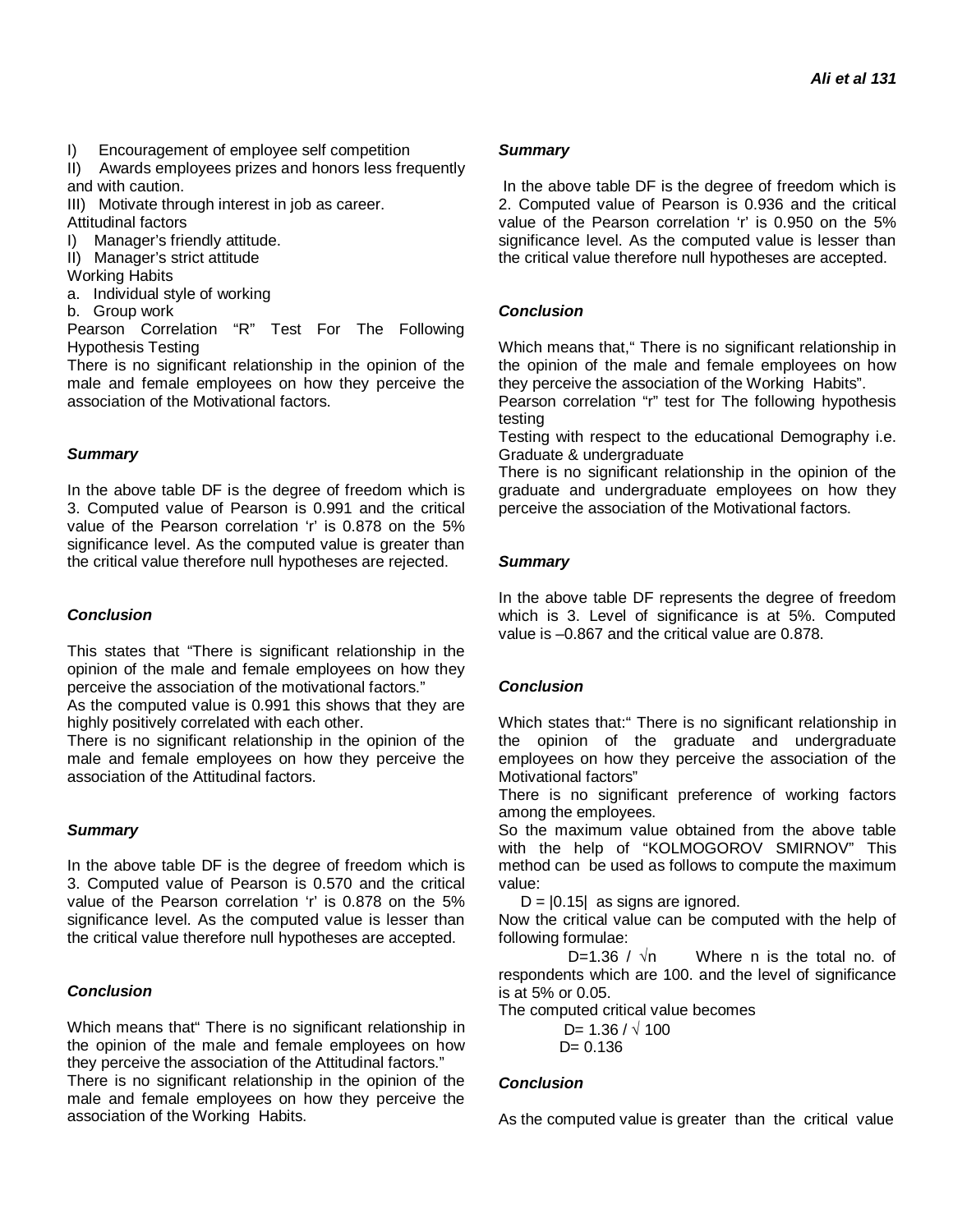There is significant preference of working factors among the employees.

|                | <b>Observe</b><br>frequency | <b>Expected</b><br>frequency | <b>Observed</b><br>percentage | <b>Expected</b><br>percentage |
|----------------|-----------------------------|------------------------------|-------------------------------|-------------------------------|
| Motivation     | 20                          | 25                           | 0.20                          | 0.25                          |
| Attitude       | 15                          | 25                           | 0.15                          | 0.25                          |
| Working habits | 47                          | 25                           | 0.47                          | 0.25                          |
| Technology     | 18                          | 25                           | 0.18                          | 0.25                          |
| Total          | $N = 100$                   | $N = 100$                    | 1.00                          | 1.00                          |

|                | <b>Observe</b><br>%age | comm | <b>Expected</b><br>%age | comm | <b>Difference</b> |
|----------------|------------------------|------|-------------------------|------|-------------------|
| Motivation     | 0.20                   |      | 0.25                    |      | $-0.05$           |
| Attitude       | 0.35                   |      | 0.50                    |      | $-0.15$           |
| Working habits | 0.82                   |      | 0.75                    |      | 0.07              |
| Technology     | 1.00                   |      | 1.00                    |      | 0.00              |

therefore, Null hypotheses is rejected and the alternative hypotheses is accepted which says:

"There is significant preference of working factors among the employees".

All the tables show the response to each factor of the working process which can be shown as follows:

1- **"**MOTIVATION" from 100 respondents 20 says that motivation has the most impact on the employee working process.

2- **"**ATTITUDE**"** from 100respondents 15 says that attitudinal factors most affect the employee working process

3- **"**WORKING HABITS**"** from 100 respondents 47 says that working habits of any individual most affect the working process.

4- **"**TECHNOLOGY**"** from the 100 respondents 18 says that technology most affect the employee working process.

## **CONCLUSION**

From the above analysis this is concluded that from overall 100 respondents which are employees most of them mark working habit as the most important factor in the employee working process. Secondly, after working habits factors motivational factor has the most impact on the employee working process. Thirdly, technological factors affect the employee working process most. In the last place attitudinal factors are important in the employee working process.

From the results of the findings of this working, the following conclusions are arrived:

 Results obtained from the weighted mean conclude that the effect of all the working factors on

employee working process is moderately effective. it has

 also been found that all the groups of respondents (Male & Female, Graduate &Undergraduate) perceive the same degree of importance to the factors of working in respect of their impact in the working process.

 The response from the respondents were analyze statistically and it has been found that there is a highly positively correlation exists between the factors effecting the employee working process. It is also concluded that MILA JULA RUJHAN pattern of thinking is found among the opinions of both the groups of respondents (Male & Female).

 The response from the respondents were analyze statistically and it has been found that there is a highly negative correlation exists between the factors affecting the employee working process and it is also concluded that their is no significant relationship exists between the both groups of respondents(Graduate & Undergraduate).

 In order to test the Null hypotheses raised to test the significant preferences, it has been found that there is a significant difference exists among the preferences of the employees of different demographic profiles. And most of the respondents ensure that the working habits have the most powerful impact in the employee working process.

## **RECOMMENDATIONS**

Based from the conclusion drawn from the findings of the working, the following are recommended:

 Motivation is one of the basic factors in employee working process. So a manager has to encourage employees and try to enhance motivational techniques to